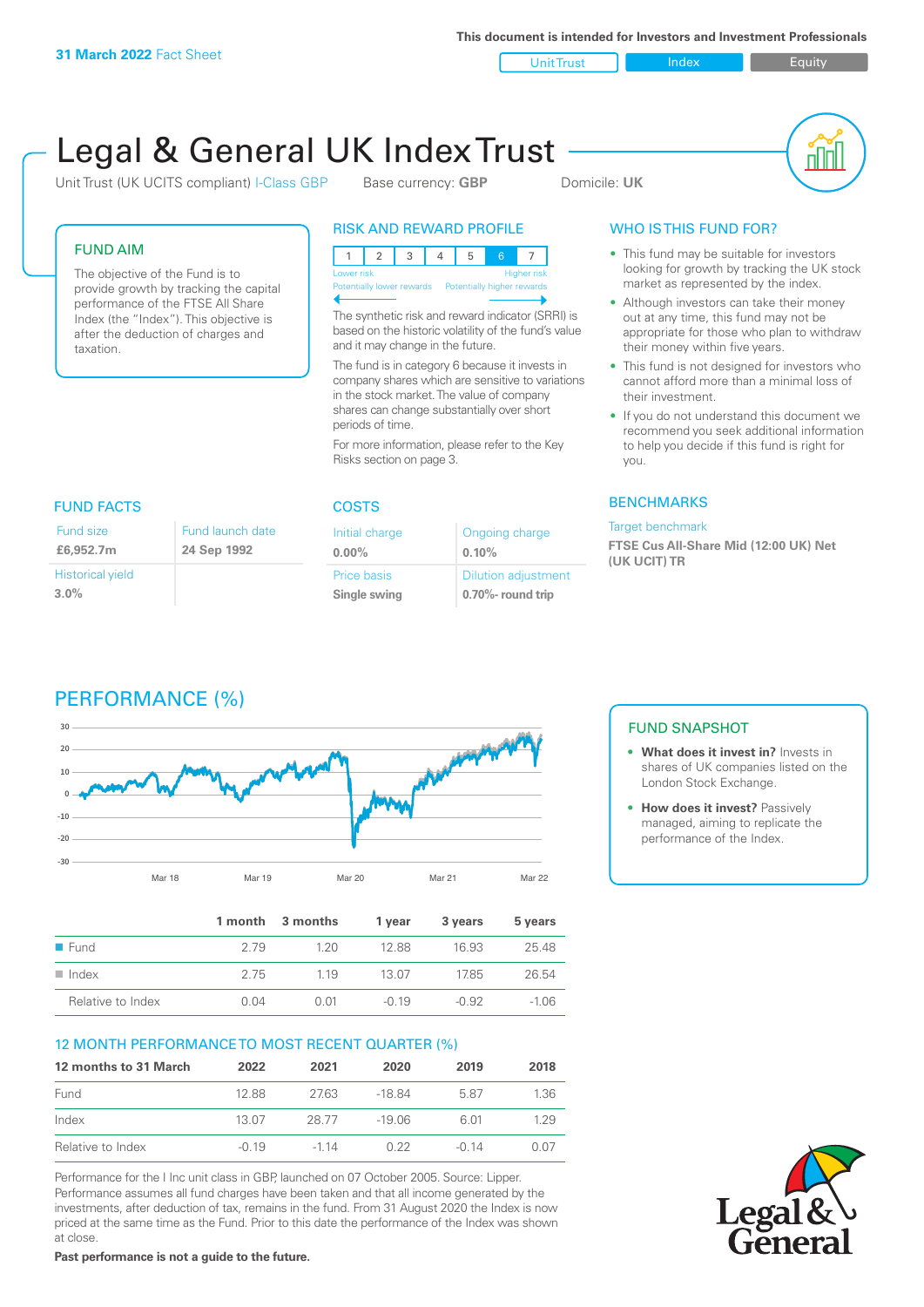# Legal & General UK Index Trust

Unit Trust (UK UCITS compliant) I-Class GBP

## PORTFOLIO BREAKDOWN

All data sources are a combination of LGIM and the Fund Accountant unless otherwise stated. Totals may not sum to due to rounding. In order to minimise transaction costs, the Fund will not always own all the assets that constitute the index and on occasion it will own assets that are not in the index. The number of fund holdings can also differ from the index due to corporate events and proxy holdings.



#### SECTOR (%)

| $\blacksquare$ Financials  | 227  |
|----------------------------|------|
| ■ Consumer Staples         | 14.6 |
| $\blacksquare$ Industrials | 12.0 |
| $\blacksquare$ Health Care | 10.9 |
| ■ Consumer Discretionary   | 10.8 |
| $\blacksquare$ Energy      | 9.8  |
| ■ Basic Materials          | 8.9  |
| $\blacksquare$ Utilities   | 3.6  |
| ■ Real Estate              | 3.3  |
| Telecommunications         | 2.1  |
| ■ Technology               | 14   |
|                            |      |

#### COUNTRY (%)

United Kingdom 100.0

#### MARKET CAPITALISATION (%) TOP 10 ISSUERS (%)

| 66.6 |
|------|
| 20.9 |
| 12.5 |
|      |
|      |

■ Top 10 issuers 39.3% ■ Rest of portfolio 60.7% No. of holdings in fund 613 No. of holdings in index 603

| Shell                    | 6.5 |
|--------------------------|-----|
| AstraZeneca              | 6.4 |
| <b>HSBC Holdings</b>     | 4.5 |
| Diageo                   | 36  |
| Unilever                 | 3.6 |
| GlaxoSmithKline          | 3.4 |
| British American Tobacco | 3.0 |
| ВP                       | 29  |
| Rio Tinto                | 2.8 |
| Glencore                 | 26  |
|                          |     |



The Index Fund Management team comprises 25 fund managers, supported by two analysts. Management oversight is provided by the Global Head of Index Funds. The team has average industry experience of 15 years, of which seven years has been at LGIM, and is focused on achieving the equally important objectives of close tracking and maximising returns.